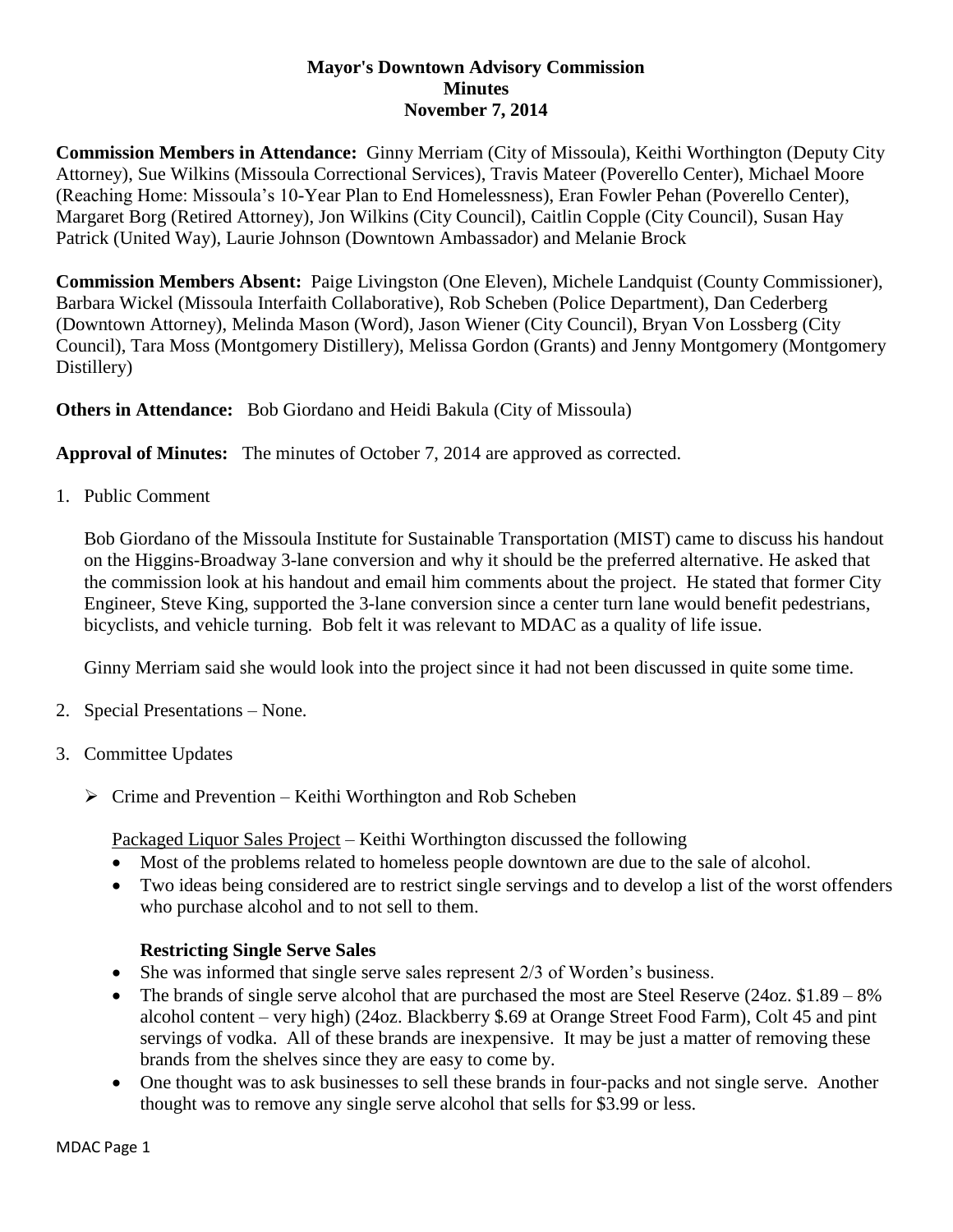# **Creating a "No Sell" List**

- After an individual receives seven or more citations for an alcohol offense they would be added to the list. Citations may carry a little more weight if this list is instituted.
- After six months the individual gets a clean slate for good behavior.
- This may encourage those who choose this lifestyle to move to a different area of the city, or another town.
- Would ask businesses to try this for nine months to a year to see what happens.
- The next step will be to meet with businesses near the downtown such as Worden's, Grizzly Liquor, Oles on north Orange Street, Albertsons Eastgate, Eastgate Liquor, the Safeway on West Broadway and the Holiday on North Higgins.
- Free bus trips from Mountain Line may encourage individuals to travel to other businesses outside the downtown area. Will worry about that if it happens.

Keithi asked if the commission would support these two recommendations and all agreed to move forward. Even if there was a business that will not participate, the committee would still move forward. It may be a good idea to approach local bars about people who come in and guzzle a drink and then leave, or if they are selling the single serve alcohol brands mentioned earlier.

Keithi will approach the Business Improvement District (BID) first, which includes Tim France, the owner of Wordens, and Dan Cederberg who is also on MDAC.

Keithi will work to formalize the "No Sell" list and have Mike Brady, the Chief of Police, and the Mayor review it. The downtown businesses must be part of the solution to be successful. Rob Scheben will be the face of the police department for implementing these rules. There was further discussion on including Reserve Street businesses and others around Missoula. Those businesses may want to get involved and be on board. Participating businesses could have a sticker on their window.

## Camping Ordinance and Dog Licensing Laws – Keithi Worthington discussed the following

Andy Roy approached Keithi about this topic. Currently when you move to the city of Missoula or Missoula County you have 60 days to get your dog licensed. This makes it difficult to require the homeless population to license their dogs in a timely manner. Maybe this requirement could be changed to 30 days. It would not apply to people just visiting or passing through the area. Keithi will discuss this with Jeff Darrah of Animal Control.

## $\triangleright$  Real Change Promotion – Ginny Merriam

## University Student Education Project

Ginny Merriam and Melanie Brock are working on a program to hire a marketing intern from the university about panhandling. The intern would be housed at United Way. A college student could easily work towards targeting their peers. One thought was to put a message about panhandling on coasters at bars. Paige Livingston will look into this. The university also recommended that the intern be paid a stipend. Another suggestion was for the intern to be housed at BID. Laurie Johnson could help the intern. Melanie Brock offered to look into finding money for the intern for one semester. They are hoping to have an intern before the November  $18<sup>th</sup>$  BID meeting.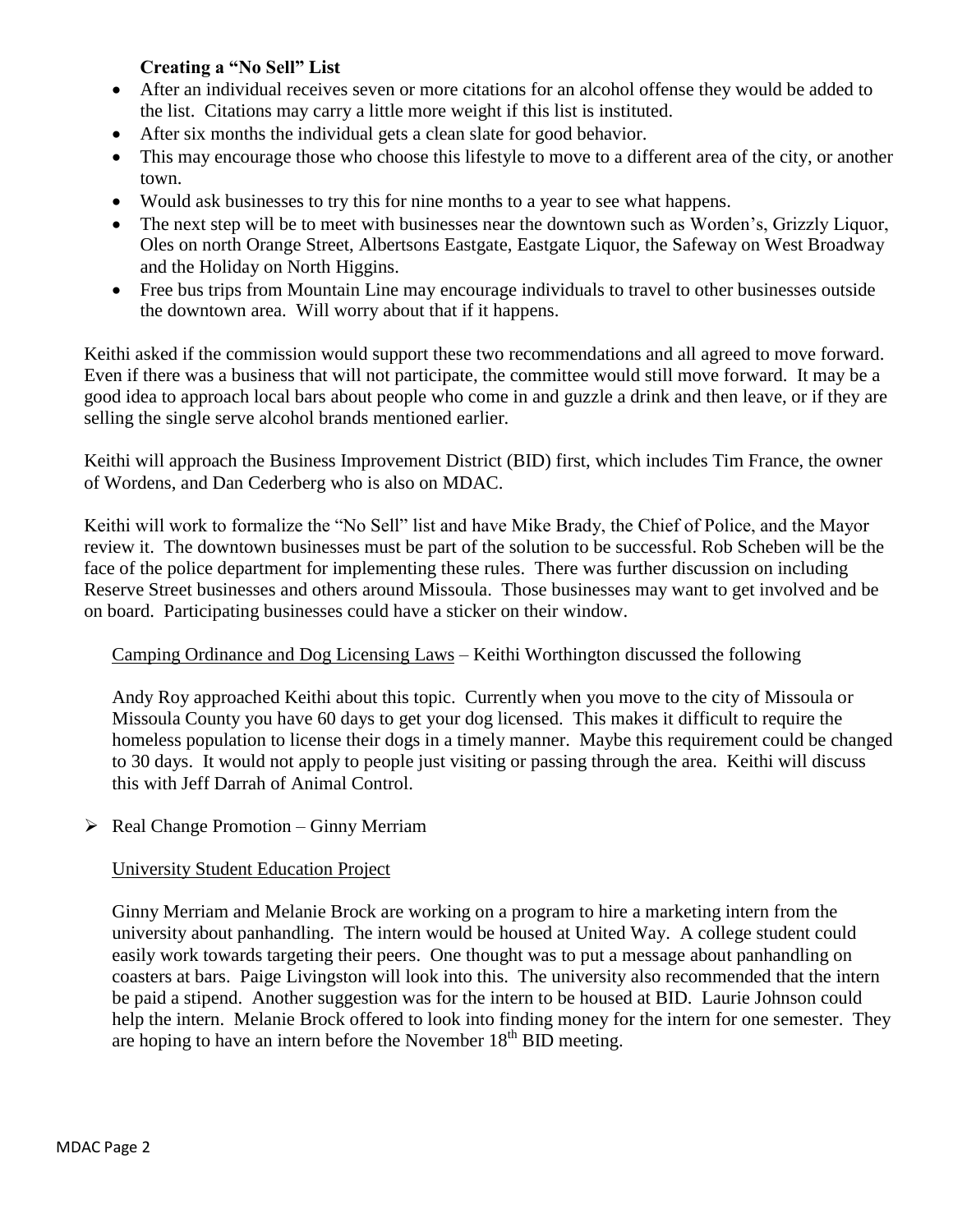### $\triangleright$  Built Environment – Margaret Borg

### Art Park Update

The city received a \$50,000 TIP grant from the Department of Commerce for the art park. The city and the Missoula Art Museum will need to fundraise for additional funds but first the subcommittee will need to acquire support from the City Parks Department to maintain the art park, parking will need to be discussed and public safety issues will need to be discussed.

- $\triangleright$  Human Services Jason Wiener and Susan Hay Patrick Nothing new to report.
- $\triangleright$  Updates on other projects

#### Second Downtown Police Officer Update – Jon Wilkins

Jon met with Nancy Rittel in the Grants Department in order to look at grants for another police officer. It would take at least \$90,000 to fund a new position. The BID might be able to help but the mayor wants to fund it without BID or the police department's help. It may or may not be a full time position. City Council supports an additional officer and may ask for it to be included in a future budget request.

#### Homeless Outreach Team (HOT) Vehicle – Jon Wilkins

Jack Stucky of the City Vehicle Maintenance Department is looking into how the city could donate, sell, or lease a vehicle to the HOT team. Keithi Worthington said she would look into the legality of the three options. A lease may create some city liability issues and a vehicle cannot be sold without a public process.

Respectfully Submitted, Heidi J. Bakula Executive Assistant

> **Date of Next Meeting Jack Reidy Conference Room December 2, 2014**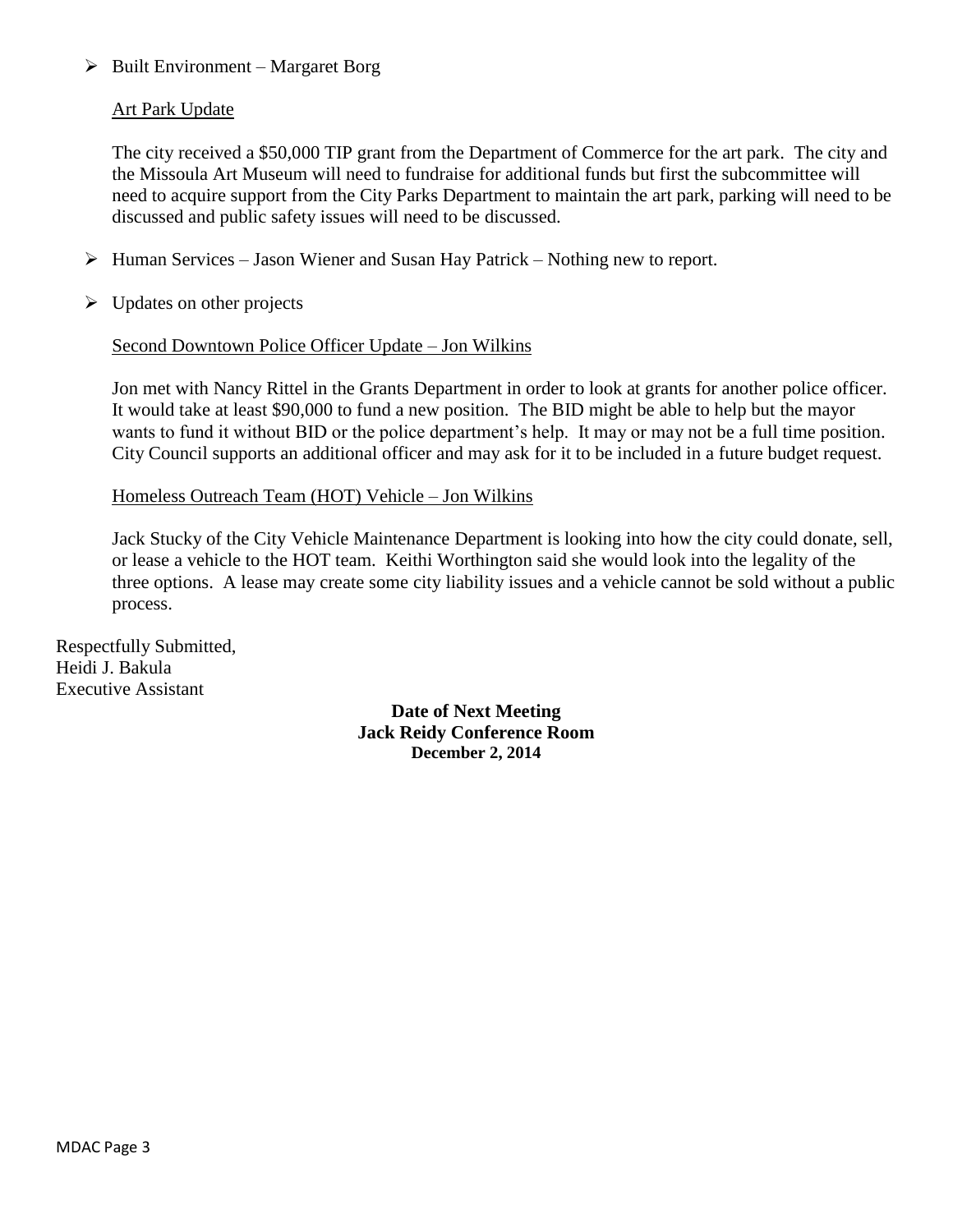#### Proposal for 3-lane Higgins (Brooks to Railroad) and 3-lane Broadway (Orange to Madison)

Downtown has a high rate of crashes with motor vehicles hitting other motor vehicles, pedestrians and people on bicycles. A 4-lane to 3-lane conversion is a solution to solve crashes while also calming traffic and allowing optimum traffic flow. Two successful 4-lane to 3-lane conversions have already been implemented in Missoula, with very good results in safety and flow. Please send comments to mist@strans.org



Pedestrian crashes in Missoula from 2012 Long Range Trans Plan



"City Public Works supports the extension of a 3-lane Broadway from Orange to Madison Street and 3-lane Higgins from S. 5th Street to Railroad Street." -Steve King, Public Works Director, email on August 28, 2008